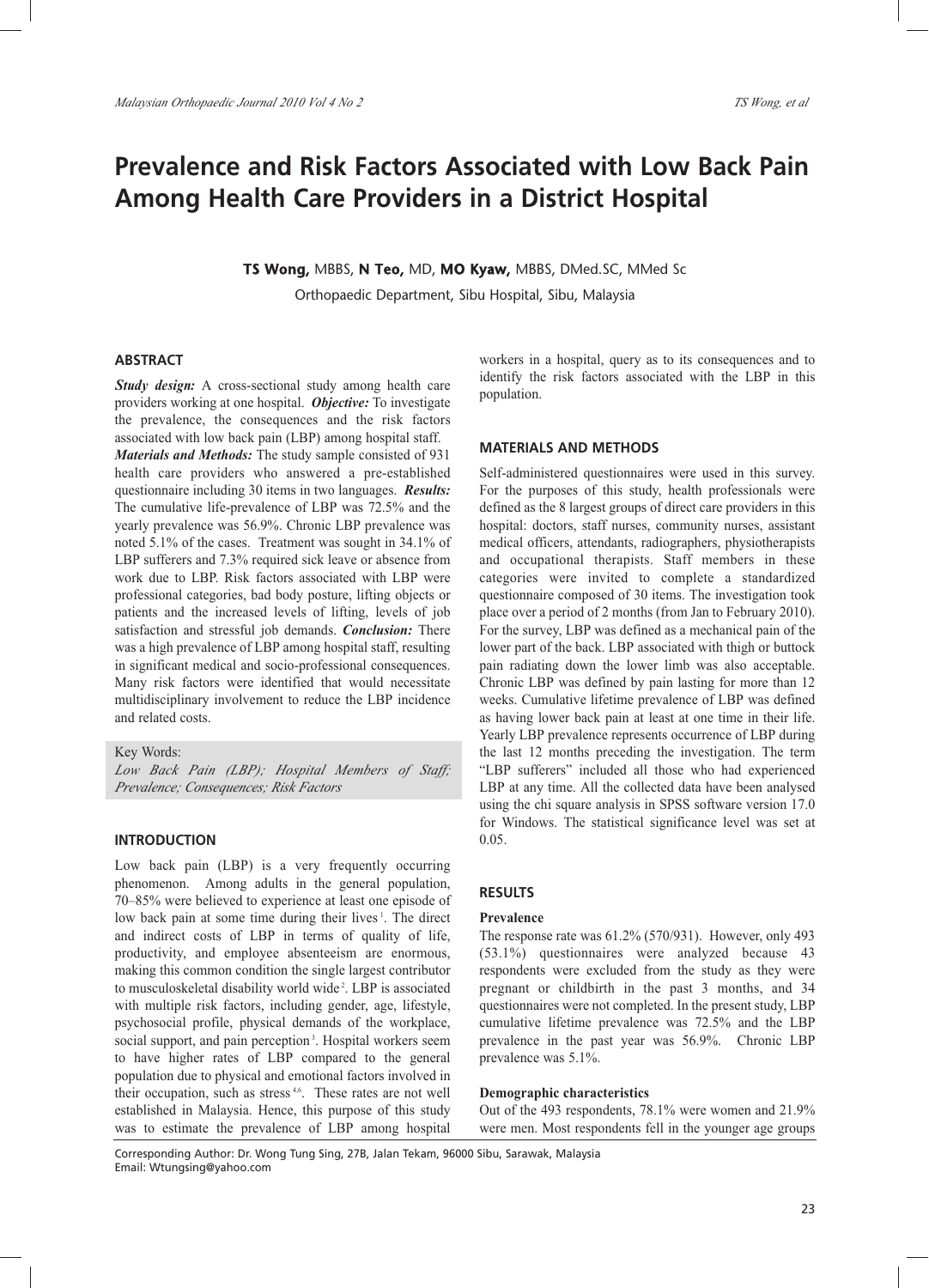with 83.2% between the age of 20-40 years old. As for ethnicity, more than one quarter of the staffs was Iban (28.7%), followed by Chinese (25.3%) and Malay (23.7%). The staff nurses' response rate was the highest (35.2%), followed by doctors (20.9%) and community nurses (17.8%). Most of the respondents' working experience was of less than 5 years duration (53.5%).

#### **Perceptions and Consequences of LBP**

More than 2/3 (84.1%) of the LBP sufferers developed LBP only after starting work in the hospital and 84.3 % of those claimed that the LBP was work related. Most respondents described their LBP as localized (64.2%), whereas 35.8% complained of LBP associated with numbness or pain radiating to the lower limb. The consequences of LBP on personal life and work were moderate according to most LBP sufferers (42.5% and 45% respectively). Of LBP sufferers, 34.1% sought treatment for their symptom; of those who sought treatment, 60.5% received traditional treatments, 27.7% modern treatments and 11.8% both. Most were never diagnosed by a health care professional (88.0%) and only 5 persons (1.4%) underwent surgical procedures related to their LBP.

#### **Risk Factors Associated with LBP**

Factors associated with LBP were separated into demographic factors and workplace/employment factors. Demographic factors were age groups, sex, smoking and exercise, all of which showed no association to LBP in our study (P>0.005). The workplace/employment factors associated with LBP were the seniority in the establishment, professional categories, level of direct patient contact, work posture, necessity to lift objects or patients, previous LBP training, self reported knowledge of LBP, job satisfaction and job stress. Of these professional categories (P<0.05), bad body posture (<0.001), lifting objects or patients, increased levels of lifting (P<0.001), levels of job satisfaction (P<0.001) and job stress (P=0.001) revealed significant correlation to LBP. However, seniority in the establishment  $(P=0.164)$ , direct patient contact  $(P= 0.061)$ , levels of self reported knowledge on back care (P=0.11) and previous training in back care  $(P=0.831)$  did not appear to be correlated to LBP.

#### **DISCUSSION**

Pregnancy is closely associated with LBP with the prevalence rate ranging from 14% 42 to 89.9% 43. Therefore 43 respondents who had experienced pregnancy or childbirth in the past 3 months had been excluded from the results. The cumulative lifetime prevalence of LBP (72.5%) and the LBP prevalence in the past year (56.9%) in our survey were comparable to major LBP prevalence rates reported in the literature, which varies from 32% to 74%<sup>11,12,13,14,15</sup> and 6% to 62.4% 16, 17 respectively. The variability in LBP prevalence may be explained by the methodological heterogeneity used for the assessment of LBP as well as by differences in the gender, profession, and age group of the other study populations. The onset of LBP in the present study is significant (P<0.001) in that 84.1 % of LBP sufferers developed symptoms only after starting work at the hospital. With its high prevalence, LBP among hospital staffs results in a certain degree of medical and professional consequences. The rates of treatment (34.1%) seemed low compared to other studies  $19,20$  (42.1% –79%), considering

|  | Table I: Demography of the study samples |  |  |  |
|--|------------------------------------------|--|--|--|
|--|------------------------------------------|--|--|--|

|                                  | LBP sufferers (N=358) | No LBP (N=135) | P Value |
|----------------------------------|-----------------------|----------------|---------|
| <b>Sex</b>                       |                       |                | 0.222   |
| Male                             | 69(19.3%)             | 39(28.9%)      |         |
| Female                           | 289(80.7%)            | 96(71.1%)      |         |
| Age                              |                       |                | 0.051   |
| $20 - 30$                        | 169(47.2%)            | 81(60.0%)      |         |
| $31 - 40$                        | 129(36.0%)            | 32(23.7%)      |         |
| 41-50                            | 31 (8.7%)             | $11(8.1\%)$    |         |
| $51 - 60$                        | 29 (8.1%)             | 11 $(8.1\%)$   |         |
| Race                             |                       |                | < 0.005 |
| Malay                            | 91(25.4%)             | 26(19.3%)      |         |
| Chinese                          | 71(19.8%)             | 54(40.0%)      |         |
| Indian                           | 6(1.7%)               | $4(3.0\%)$     |         |
| Iban                             | 116(32.4%)            | 25(18.5%)      |         |
| Others                           | 74(20.7%)             | 26(19.2%)      |         |
| <b>Professions</b>               |                       |                | < 0.005 |
| Doctor                           | 49(13.7%)             | 54 (40%)       |         |
| Stuff nurse                      | 139(38.8%)            | 35(25.9%)      |         |
| Community nurse                  | 68(19.0%)             | 20(14.8%)      |         |
| <b>Assistant Medical Officer</b> | $20(5.6\%)$           | $8(5.9\%)$     |         |
| Radiographer                     | 6(1.7%)               | $1(0.7\%)$     |         |
| Attendant                        | 60(16.8%)             | 12 (8.9%)      |         |
| Physiotherapist                  | $8(2.2\%)$            | $4(3.0\%)$     |         |
| Occupational Therapist           | $8(2.2\%)$            | $1(0.7\%)$     |         |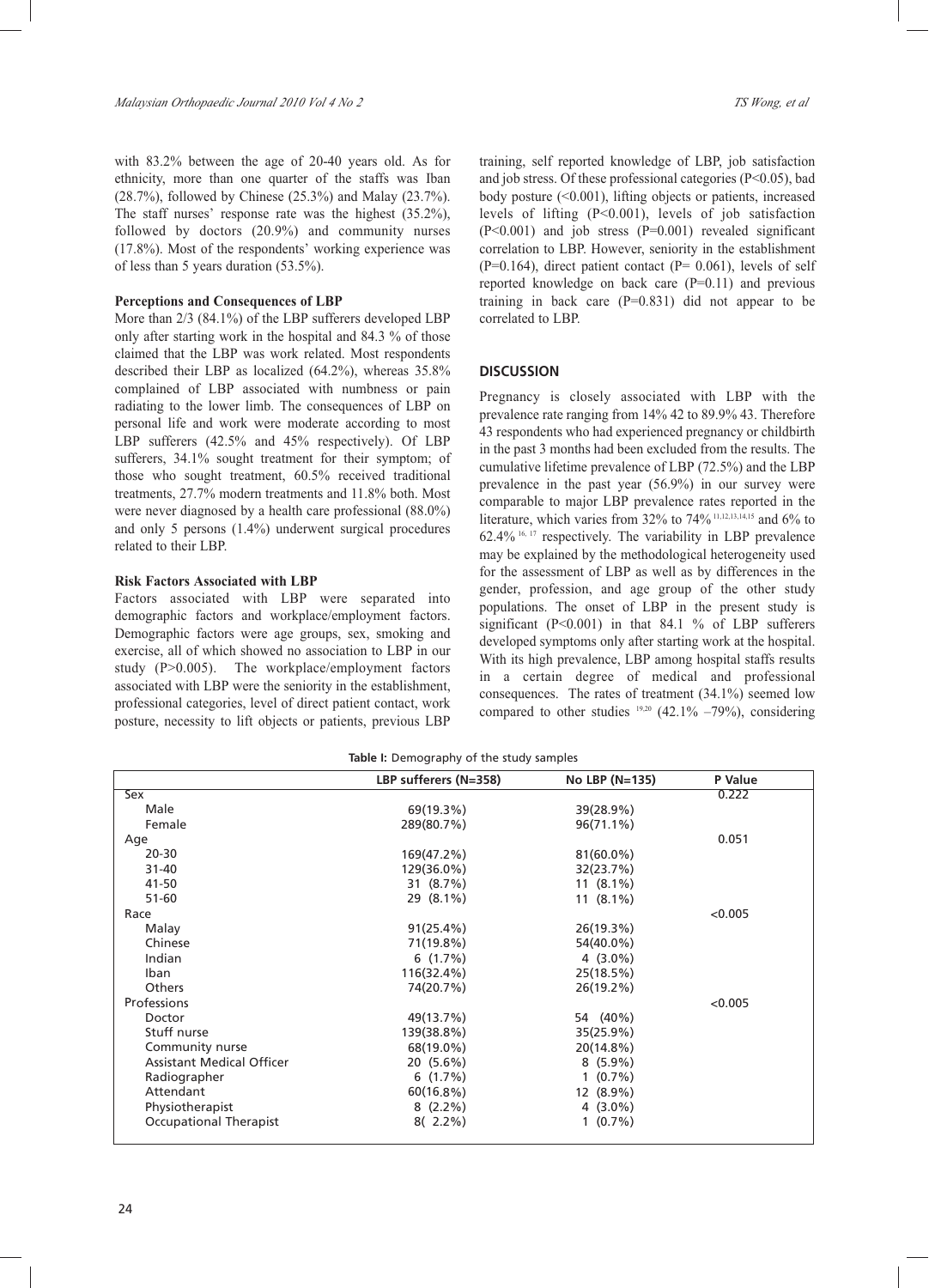|  |  | Table II: Perceptions and Consequences of LBP |  |
|--|--|-----------------------------------------------|--|
|--|--|-----------------------------------------------|--|

| Develop LBP before or after working<br>Before working<br>57(15.9%)<br>After working<br>301(84.1%)<br>Related to work<br>Yes<br>302(84.4%)<br>56(15.6%)<br>No<br>Characteristic of LBP<br><b>Localised LBP</b><br>230(64.2%)<br>LBP with numbness or<br>pain of the leg/buttock<br>128(35.8%)<br>Frequency of LBP<br>Daily<br>36(10.0%)<br>Weekly<br>72(20.1%)<br>Monthly<br>154(43.0%)<br>96(26.8%)<br>Yearly<br>Recovery of LBP<br>< 3 weeks<br>291(81.3%)<br>3-6 weeks<br>32 (8.9%)<br>6-12 weeks<br>$10(2.8\%)$<br>> 12 weeks<br>25 (7.0%)<br>Effect of LBP on personal Life<br>No Effect<br>43(12.0%)<br>Little Effect<br>139(38.8%)<br>Moderate Effect<br>152(42.5%)<br>Severe Effect<br>24 (6.7%)<br>Effect of LBP on Work<br>No Effect<br>46(12.8%)<br>Little Effect<br>122(34.1%)<br><b>Moderate Effect</b><br>161(45.0%)<br>Severe Effect<br>29 (8.1%)<br><b>Sick Leaves</b><br>Yes<br>26 (7.3%)<br>332(92.7%)<br>No<br>Modified job due to LBP<br>151(42.2%)<br>Yes<br>207(57.8%)<br>No<br><b>Treatment for LBP</b><br>Yes<br>122(34.1%)<br>No<br>236(65.9%)<br>Types of treatment<br>Modern<br>33(27.7%)<br>Traditional<br>72(60.5%)<br>14(11.8%)<br>Both<br>Receive any spine surgery<br>$5(1.4\%)$<br>Yes<br>No<br>353(98.6%)<br>Diagnosis from health care professionals<br>43(12.0%)<br>Yes<br>No<br>315(88.0%) | <b>LBP</b> sufferers<br>$(N=358)$ |
|--------------------------------------------------------------------------------------------------------------------------------------------------------------------------------------------------------------------------------------------------------------------------------------------------------------------------------------------------------------------------------------------------------------------------------------------------------------------------------------------------------------------------------------------------------------------------------------------------------------------------------------------------------------------------------------------------------------------------------------------------------------------------------------------------------------------------------------------------------------------------------------------------------------------------------------------------------------------------------------------------------------------------------------------------------------------------------------------------------------------------------------------------------------------------------------------------------------------------------------------------------------------------------------------------------------------------------|-----------------------------------|
|                                                                                                                                                                                                                                                                                                                                                                                                                                                                                                                                                                                                                                                                                                                                                                                                                                                                                                                                                                                                                                                                                                                                                                                                                                                                                                                                |                                   |
|                                                                                                                                                                                                                                                                                                                                                                                                                                                                                                                                                                                                                                                                                                                                                                                                                                                                                                                                                                                                                                                                                                                                                                                                                                                                                                                                |                                   |
|                                                                                                                                                                                                                                                                                                                                                                                                                                                                                                                                                                                                                                                                                                                                                                                                                                                                                                                                                                                                                                                                                                                                                                                                                                                                                                                                |                                   |
|                                                                                                                                                                                                                                                                                                                                                                                                                                                                                                                                                                                                                                                                                                                                                                                                                                                                                                                                                                                                                                                                                                                                                                                                                                                                                                                                |                                   |
|                                                                                                                                                                                                                                                                                                                                                                                                                                                                                                                                                                                                                                                                                                                                                                                                                                                                                                                                                                                                                                                                                                                                                                                                                                                                                                                                |                                   |
|                                                                                                                                                                                                                                                                                                                                                                                                                                                                                                                                                                                                                                                                                                                                                                                                                                                                                                                                                                                                                                                                                                                                                                                                                                                                                                                                |                                   |
|                                                                                                                                                                                                                                                                                                                                                                                                                                                                                                                                                                                                                                                                                                                                                                                                                                                                                                                                                                                                                                                                                                                                                                                                                                                                                                                                |                                   |
|                                                                                                                                                                                                                                                                                                                                                                                                                                                                                                                                                                                                                                                                                                                                                                                                                                                                                                                                                                                                                                                                                                                                                                                                                                                                                                                                |                                   |
|                                                                                                                                                                                                                                                                                                                                                                                                                                                                                                                                                                                                                                                                                                                                                                                                                                                                                                                                                                                                                                                                                                                                                                                                                                                                                                                                |                                   |
|                                                                                                                                                                                                                                                                                                                                                                                                                                                                                                                                                                                                                                                                                                                                                                                                                                                                                                                                                                                                                                                                                                                                                                                                                                                                                                                                |                                   |
|                                                                                                                                                                                                                                                                                                                                                                                                                                                                                                                                                                                                                                                                                                                                                                                                                                                                                                                                                                                                                                                                                                                                                                                                                                                                                                                                |                                   |
|                                                                                                                                                                                                                                                                                                                                                                                                                                                                                                                                                                                                                                                                                                                                                                                                                                                                                                                                                                                                                                                                                                                                                                                                                                                                                                                                |                                   |
|                                                                                                                                                                                                                                                                                                                                                                                                                                                                                                                                                                                                                                                                                                                                                                                                                                                                                                                                                                                                                                                                                                                                                                                                                                                                                                                                |                                   |
|                                                                                                                                                                                                                                                                                                                                                                                                                                                                                                                                                                                                                                                                                                                                                                                                                                                                                                                                                                                                                                                                                                                                                                                                                                                                                                                                |                                   |
|                                                                                                                                                                                                                                                                                                                                                                                                                                                                                                                                                                                                                                                                                                                                                                                                                                                                                                                                                                                                                                                                                                                                                                                                                                                                                                                                |                                   |
|                                                                                                                                                                                                                                                                                                                                                                                                                                                                                                                                                                                                                                                                                                                                                                                                                                                                                                                                                                                                                                                                                                                                                                                                                                                                                                                                |                                   |
|                                                                                                                                                                                                                                                                                                                                                                                                                                                                                                                                                                                                                                                                                                                                                                                                                                                                                                                                                                                                                                                                                                                                                                                                                                                                                                                                |                                   |
|                                                                                                                                                                                                                                                                                                                                                                                                                                                                                                                                                                                                                                                                                                                                                                                                                                                                                                                                                                                                                                                                                                                                                                                                                                                                                                                                |                                   |
|                                                                                                                                                                                                                                                                                                                                                                                                                                                                                                                                                                                                                                                                                                                                                                                                                                                                                                                                                                                                                                                                                                                                                                                                                                                                                                                                |                                   |
|                                                                                                                                                                                                                                                                                                                                                                                                                                                                                                                                                                                                                                                                                                                                                                                                                                                                                                                                                                                                                                                                                                                                                                                                                                                                                                                                |                                   |
|                                                                                                                                                                                                                                                                                                                                                                                                                                                                                                                                                                                                                                                                                                                                                                                                                                                                                                                                                                                                                                                                                                                                                                                                                                                                                                                                |                                   |
|                                                                                                                                                                                                                                                                                                                                                                                                                                                                                                                                                                                                                                                                                                                                                                                                                                                                                                                                                                                                                                                                                                                                                                                                                                                                                                                                |                                   |
|                                                                                                                                                                                                                                                                                                                                                                                                                                                                                                                                                                                                                                                                                                                                                                                                                                                                                                                                                                                                                                                                                                                                                                                                                                                                                                                                |                                   |
|                                                                                                                                                                                                                                                                                                                                                                                                                                                                                                                                                                                                                                                                                                                                                                                                                                                                                                                                                                                                                                                                                                                                                                                                                                                                                                                                |                                   |
|                                                                                                                                                                                                                                                                                                                                                                                                                                                                                                                                                                                                                                                                                                                                                                                                                                                                                                                                                                                                                                                                                                                                                                                                                                                                                                                                |                                   |
|                                                                                                                                                                                                                                                                                                                                                                                                                                                                                                                                                                                                                                                                                                                                                                                                                                                                                                                                                                                                                                                                                                                                                                                                                                                                                                                                |                                   |
|                                                                                                                                                                                                                                                                                                                                                                                                                                                                                                                                                                                                                                                                                                                                                                                                                                                                                                                                                                                                                                                                                                                                                                                                                                                                                                                                |                                   |
|                                                                                                                                                                                                                                                                                                                                                                                                                                                                                                                                                                                                                                                                                                                                                                                                                                                                                                                                                                                                                                                                                                                                                                                                                                                                                                                                |                                   |
|                                                                                                                                                                                                                                                                                                                                                                                                                                                                                                                                                                                                                                                                                                                                                                                                                                                                                                                                                                                                                                                                                                                                                                                                                                                                                                                                |                                   |
|                                                                                                                                                                                                                                                                                                                                                                                                                                                                                                                                                                                                                                                                                                                                                                                                                                                                                                                                                                                                                                                                                                                                                                                                                                                                                                                                |                                   |
|                                                                                                                                                                                                                                                                                                                                                                                                                                                                                                                                                                                                                                                                                                                                                                                                                                                                                                                                                                                                                                                                                                                                                                                                                                                                                                                                |                                   |
|                                                                                                                                                                                                                                                                                                                                                                                                                                                                                                                                                                                                                                                                                                                                                                                                                                                                                                                                                                                                                                                                                                                                                                                                                                                                                                                                |                                   |
|                                                                                                                                                                                                                                                                                                                                                                                                                                                                                                                                                                                                                                                                                                                                                                                                                                                                                                                                                                                                                                                                                                                                                                                                                                                                                                                                |                                   |
|                                                                                                                                                                                                                                                                                                                                                                                                                                                                                                                                                                                                                                                                                                                                                                                                                                                                                                                                                                                                                                                                                                                                                                                                                                                                                                                                |                                   |
|                                                                                                                                                                                                                                                                                                                                                                                                                                                                                                                                                                                                                                                                                                                                                                                                                                                                                                                                                                                                                                                                                                                                                                                                                                                                                                                                |                                   |
|                                                                                                                                                                                                                                                                                                                                                                                                                                                                                                                                                                                                                                                                                                                                                                                                                                                                                                                                                                                                                                                                                                                                                                                                                                                                                                                                |                                   |
|                                                                                                                                                                                                                                                                                                                                                                                                                                                                                                                                                                                                                                                                                                                                                                                                                                                                                                                                                                                                                                                                                                                                                                                                                                                                                                                                |                                   |
|                                                                                                                                                                                                                                                                                                                                                                                                                                                                                                                                                                                                                                                                                                                                                                                                                                                                                                                                                                                                                                                                                                                                                                                                                                                                                                                                |                                   |
|                                                                                                                                                                                                                                                                                                                                                                                                                                                                                                                                                                                                                                                                                                                                                                                                                                                                                                                                                                                                                                                                                                                                                                                                                                                                                                                                |                                   |
|                                                                                                                                                                                                                                                                                                                                                                                                                                                                                                                                                                                                                                                                                                                                                                                                                                                                                                                                                                                                                                                                                                                                                                                                                                                                                                                                |                                   |
|                                                                                                                                                                                                                                                                                                                                                                                                                                                                                                                                                                                                                                                                                                                                                                                                                                                                                                                                                                                                                                                                                                                                                                                                                                                                                                                                |                                   |
|                                                                                                                                                                                                                                                                                                                                                                                                                                                                                                                                                                                                                                                                                                                                                                                                                                                                                                                                                                                                                                                                                                                                                                                                                                                                                                                                |                                   |
|                                                                                                                                                                                                                                                                                                                                                                                                                                                                                                                                                                                                                                                                                                                                                                                                                                                                                                                                                                                                                                                                                                                                                                                                                                                                                                                                |                                   |
|                                                                                                                                                                                                                                                                                                                                                                                                                                                                                                                                                                                                                                                                                                                                                                                                                                                                                                                                                                                                                                                                                                                                                                                                                                                                                                                                |                                   |
|                                                                                                                                                                                                                                                                                                                                                                                                                                                                                                                                                                                                                                                                                                                                                                                                                                                                                                                                                                                                                                                                                                                                                                                                                                                                                                                                |                                   |
|                                                                                                                                                                                                                                                                                                                                                                                                                                                                                                                                                                                                                                                                                                                                                                                                                                                                                                                                                                                                                                                                                                                                                                                                                                                                                                                                |                                   |
|                                                                                                                                                                                                                                                                                                                                                                                                                                                                                                                                                                                                                                                                                                                                                                                                                                                                                                                                                                                                                                                                                                                                                                                                                                                                                                                                |                                   |
|                                                                                                                                                                                                                                                                                                                                                                                                                                                                                                                                                                                                                                                                                                                                                                                                                                                                                                                                                                                                                                                                                                                                                                                                                                                                                                                                |                                   |

| that health care professionals would be expected to seek        |
|-----------------------------------------------------------------|
| treatment as they have easier access to health care services.   |
| Interestingly, traditional treatments (60.5%) were preferred    |
| over modern treatments (27.7%) among LBP sufferers, even        |
| with their easy access to modern treatments. This is likely     |
| due to the lack of knowledge (71.2% claimed little or no        |
| knowledge of back care) and training among the staff (77.9%     |
| untrained). In fact, according to Gatchel et $al41$ , access to |
| health services in the acute phases of LBP episodes can have    |
| an important effect in reducing the long-term effects of LBP.   |
|                                                                 |
| In this study, only 7.3% of LBP sufferers had ever taken sick   |
| leave due to their symptoms. This work absence rate is lower    |
| than such results in other studies, which range from 24.1% to   |
| $020/8.192021$ According bottom odtronood ago and the           |

93% 18,19,20,21. Association between advanced age and the seniority of working experience was not a significant factor for LBP in our survey  $(P>0.05)$ , but was reported as significant in other studies  $22-24$ . This is probably due to the younger age distribution of respondents in the present study.

Tobacco consumption was not significantly associated with LBP (P = 0.139), a result that differs from that of Frank *et al*  $27$  study where they showed that tobacco consumption was significantly associated with LBP and herniated disc conditions<sup>26-28</sup>. This deviance may be due to the low number of smokers among the respondents in the current study  $(4.5\%)$ .

Exercise or sports did not show as a protective role against LBP  $(P=0.332)$  in our survey. Of note, in the Demblans-Dechans *et al*<sup>30</sup> study, sports activity was considered a risk factor for LBP, whereas Fanello *et al.*<sup>29</sup> and Henchoz *et al*<sup>35</sup> found that regular sports practice was associated with lower rate of LBP prevalence and was effective for primary and secondary prevention of LBP. Several factors can cloud these results namely, the competition level, nature of sports activity 30, 31 as well as the volume and the intensity of the exercises<sup>35</sup>.

Several professional risk factors have been identified that contribute to the prevalence of LBP in our survey. There was significant interrelationship between professional categories

| <b>Risk Factors</b> | LBP sufferers (N=358) | P Value |  |
|---------------------|-----------------------|---------|--|
| <b>Smoking</b>      |                       | 0.139   |  |
| Yes                 | 19 (5.3%)             |         |  |
| No                  | 339(94.7%)            |         |  |
| Exercise            |                       | 0.332   |  |
| None                | 116(32.4%)            |         |  |
| Few time per week   | 103(28.8%)            |         |  |
| Few times per month | 139(38.8%)            |         |  |
| Gender              |                       | 0.021   |  |
| Female              | 289(80.7%)            |         |  |
| Male                | 69(19.3%)             |         |  |
| Age groups          |                       | 0.051   |  |
| $20 - 30$           | 169(47.2%)            |         |  |
| $31 - 40$           | 129(36.0%)            |         |  |
| 41-50               | 31 (8.7%)             |         |  |
| $51 - 60$           | 29 (8.1%)             |         |  |

**Table III:** Individual Risk Factors Associated With LBP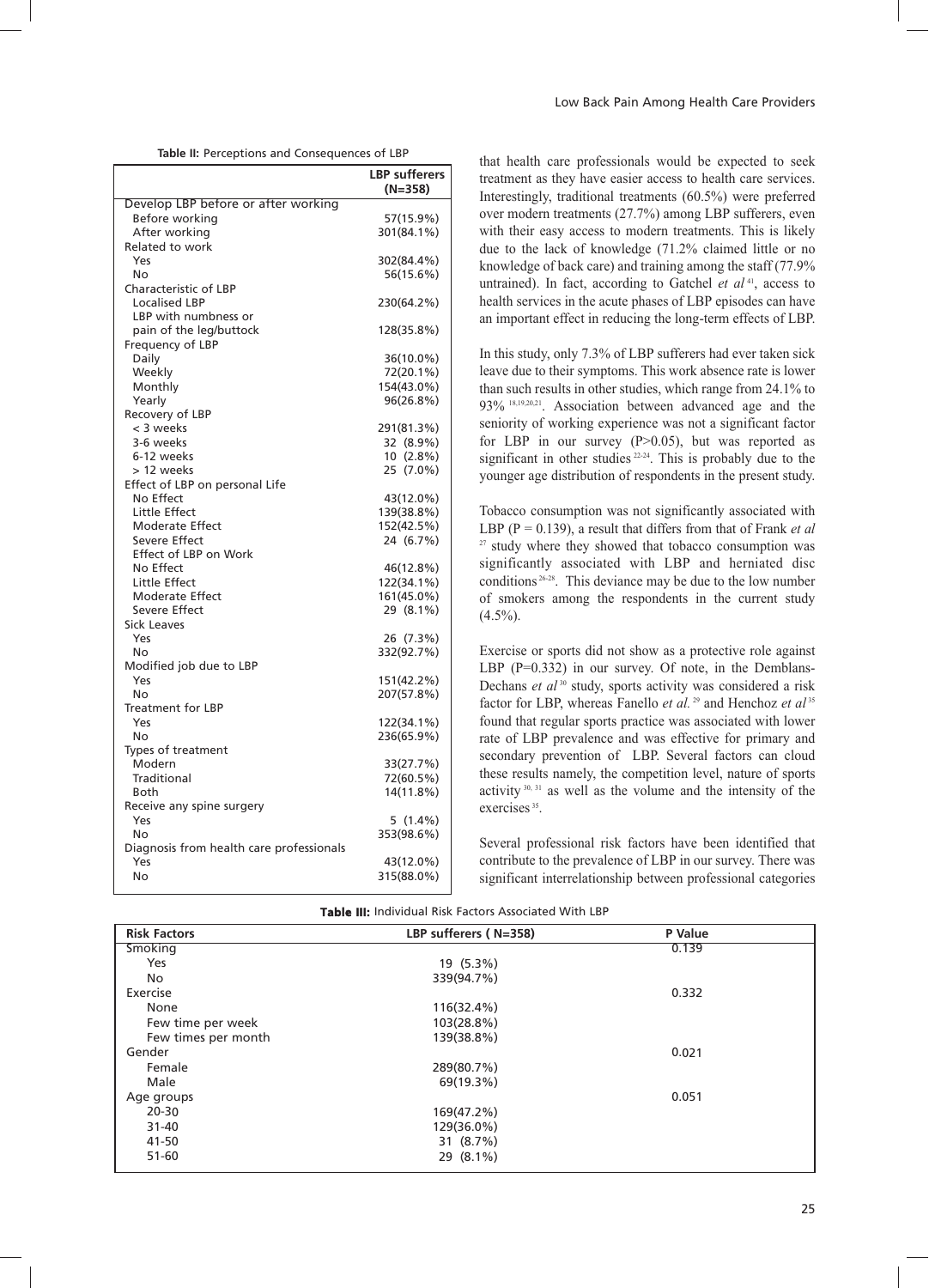| <b>Risk Factors</b>                       | <b>LBP</b> sufferers<br>(N=358) | P Value |
|-------------------------------------------|---------------------------------|---------|
| Profession category                       |                                 | < 0.001 |
| Doctor                                    | 49(13.7%)                       |         |
| Stuff nurse                               | 139(38.8%)                      |         |
| Community nurse                           | 68(19.0%)                       |         |
| <b>Assistant Medical Officer</b>          | 20 (5.6%)                       |         |
| Radiographer                              | 6(1.7%)                         |         |
| Attendant                                 | 60(16.7%)                       |         |
| Physiotherapist                           | 8(2.2%)                         |         |
| <b>Occupational Therapist</b>             | $8(2.2\%)$                      |         |
| <b>Direct Patient Contact</b>             |                                 | 0.061   |
| Yes                                       | 340(95.0%)                      |         |
| No                                        | 18 (5.0%)                       |         |
| Perform Lifting patient                   |                                 |         |
| or objects                                |                                 | < 0.001 |
| Yes                                       | 334 (93.3%)                     |         |
| No                                        | 24 (6.7%))                      |         |
| No of lift/Transfer                       |                                 | <0.001  |
| None                                      | 24 (6.7%)                       |         |
| $1 - 5$                                   | 209(58.4%)                      |         |
| $6 - 10$                                  | 83(23.2%)                       |         |
| $11 - 15$                                 | 19 (5.3%)                       |         |
| >15                                       | 23 (6.4%)                       |         |
| Bad body posture                          |                                 | < 0.001 |
| Yes                                       | 222(62.0%)                      |         |
| No                                        | 136(38.0%)                      |         |
|                                           |                                 | 0.11    |
| Knowledge                                 |                                 |         |
| Not Knowledgeable<br>Little Knowledgeable | 43(12.0%)<br>212(59.2%)         |         |
|                                           | 103(28.8%)                      |         |
| Knowledgeable                             |                                 |         |
| Training                                  |                                 | 0.831   |
| Yes                                       | 79(22.1%)                       |         |
| No                                        | 279(77.9%)                      |         |
| <b>Job Satisfaction</b>                   |                                 | < 0.001 |
| Poor                                      | 59(16.5%)                       |         |
| Neutral                                   | 226(63.1%)                      |         |
| High                                      | 73(20.4%)                       |         |
| Stressful                                 |                                 | 0.001   |
| Agree                                     | 205(57.3%)                      |         |
| Neutral                                   | 128(35.8%)                      |         |
| <b>Disagree</b>                           | 25 (7.0%)                       |         |
| <b>Working Experience</b>                 |                                 | 0.164   |
| 0-5 years                                 | 182(50.8%)                      |         |
| 6-10 years                                | 74(20.7%)                       |         |
| 11-15 years                               | 43(12.0%)                       |         |
| 16-20 years                               | 16 (4.5%)                       |         |
| >20 years                                 | 43(12.0%)                       |         |
|                                           |                                 |         |

and LBP (P<0.001) with staff nurses (38.8%) and community nurses (19%) most commonly reporting LBP. The high LBP prevalence among nurses can be explained by the high workloads and work conditions, particularly the requirement for heavy lifting. Some studies<sup>32, 33, 34</sup> showed that administrative staff members were more affected by LBP than nurses due to the necessity to be in a seated position for prolonged periods of time and the sedentary nature of their activities 33. This is a limitation of this study as this group was not included in the survey. OF those respondents who were required to lift heavy loads and frequent lifts/transfers, 87.4% shown to have a higher likelihood of developing LBP (P<0.001). This result was in accordance with the results of Barrero *et al*<sup>19</sup> and Smedley *et al*<sup>25</sup> where both studies reported that lifting was an important exposure variable associated with LBP. Similarly, poor work posture was also significantly correlated with LBP prevalence in this survey (P<0.001). In the literature, prolonged standing position and leaning forward are frequently associated with LBP 36, 20, 33.

Our survey showed that respondents who experience higher levels of stress in their work and who had poor job satisfaction demonstrated significant association with complaints of LBP (P<0.005). An unsettled psychological profile has previously been well documented to be associated with LBP, especially among chronic LBP sufferers 37, 38, 39. Previous training in back care and the level of knowledge of back care showed no protective roles against LBP in the present study (P>0.005). According to Burton *et al* <sup>40</sup>, knowledge of proper ergonomics may not translate to prevention of LBP. Additionally, since this study is a cross sectional study, our finding may be reflective of those LBP sufferers who sought training in back care.

### **CONCLUSION**

LBP has a high prevalence among hospital staff members and causes significant medical and socio-professional consequences. Individual risk factors and the professional risk factors noted in this survey were in accordance with most literature findings. The high prevalence of LBP requires multidisciplinary involvement in order to reduce the disability and cost imposed.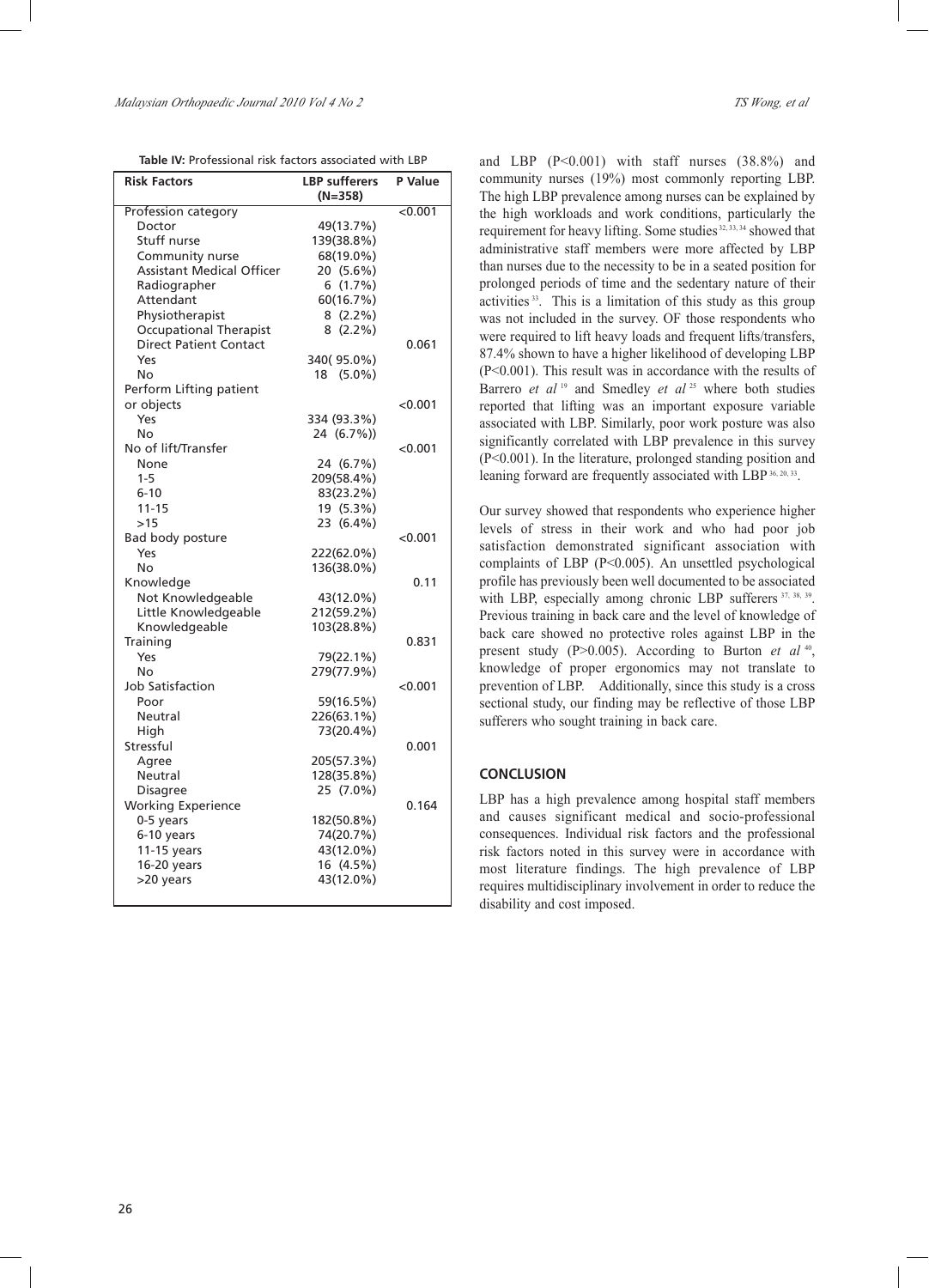# **REFERENCES**

- 1. Andersson GB, Epidemiological features of chronic low-back pain, *Lancet* 1999: 581-5.
- 2. Coste J, Delecoeuillerie G, Cohen de Lara A, *et al.* Clinical course and prognostic factors in acute low back pain: an inception cohort study in primary care practice. *BMJ* 1994; 308: 577-80.
- 3. Schneider S, Randoll D, Buchner M. Why do women have back pain more than men? A representative prevalence study in the Federal Republic of Germany. *Clin J Pain* 2006; 22: 738-47.
- 4. Bejia I, Younes M, Jamila HB, *et al.* Prevalence and factors associated to low back pain among hospital staff. *Joint Bone Spine* 2005; 72: 254-9.
- 5. The prevalence of low back pain among doctors of hospital Kuala Lumpur, Normadiah J, NCD Malaysia 2005, volume 4, No. 2.
- 6. Landry MD, Raman SR, Sulway C, Golightly YM and Elham Hamdan. Prevalence and Risk Factors Associated With Low Back Pain Among Health Care Providers in a Kuwait Hospital. *Spine,* 2008; 33(5): 539-45.
- 7. Andersson GBJ. The epidemiology of spinal disorders. In Frymoyer JW, ed. The adult spine: principles and practice, 2nd ed. Philadelphia: *Lippincott-Raven,* 1997: 93-141.
- 8. Praemer A, Furnes S, Rice DP. Musculoskeletal conditions in the United States. Rosemont: AAOS, 1992: 1-99.
- 9. Taylor VM, Deyo RA, Cherkin DC, Kreuter W. Low-back pain hospitalization: recent United States trends and regional variations. *Spine* 1994; 19: 1207-13.
- 10. Hart LG, Deyo RA, Cherkin DC. Physician office visits for low back pain. *Spine* 1995; 20: 11-9.
- 11. Hoffmann F, Stossel U, Michaelis M, Nubling M and Siegel A. Low back pain and lumbago-sciatica in nurses and a reference group of clerks: results of a comparative prevalence study in Germany. *Int Arch Occup Environ Health* 2002; 484-90.
- 12. Bezzaoucha A, Epidémiologie descriptive de la lombalgie à Alger. *Rev Rhum Mal Ostéo Ar*t 1992; 121-4.
- 13. Cassou B and Gueguen S, Prévalence et facteurs de risque de la lombalgie une enquête épidémiologique et rétrospective parmi le personnel d'un hôpital parisien. *Arch Mal Prof* 1985; 23-9.
- 14. Charbotel B, Systchenko B, Ladreyt J T and Bergeret A, Evaluation de la fréquence des troubles musculo-squelettiques dans une blanchisserie hospitalière. *Arch Mal Prof* 2003; 77-82.
- 15. Smedley J, Egger P, Cooper C and Coggon D. Manual handling activities and risk of low back pain in nurses. *Occup Environ Med* 1995; 160-3.
- 16. Gaudemaris R D, Blatier J F, Quinton B, Piazza E, Gallin C-Martel et al., Analyse du risque lombalgique en milieu professionnel. *Rev Epidémiol Santé Publ* 1986; 308-17.
- 17. Burgmeier A C , Blindauer B and Lehmann R. Incidence, prévalence et facteurs de risque de lombalgies hospitalières. Perspective de prévention. *Med Trav* 1987; 28-34.
- 18. Bejia I, Younes M, HB Jamila, Khalfallah T, Salem K, Touzi M, M Akrout and N Bergaoui. Prevalence and factors associated to low back pain among hospital staff. *Joint Bone Spine* 2005; 72(3): 254-9.
- 19. Barrero LH, Hsu YH, Terwedow H, et al. Prevalance and physical determinants of low back pain in a rural Chinese population. *Spine* 2006: 31: 2728-34.
- 20. Caillard JF, Czernichow P and Doucet J. Le risque lombalgique professionnel à l'hôpital. *Arch Mal Prof* 1987; 623–9.
- 21. Charuel C, Romazini S, Gallin-Martel C, Martin A, Schlumberger HG and Gaudemaris RD, Les lombalgies Etude des circonstances et conséquences socio-économiques des accidents du travail sur 2 ans. *Arch Mal Prof* 1992; 727-32.
- 22. Leger D, Voisin C and Conso F. Handicaps et incidences socio-économiques dans la pathologie lombaire commune. *Edn Tech Appareil Locomoteur* 1994; 815: 41-10.
- 23. Gaudemaris RD, Blatier JF, Quinton O, Piazza E, Gallin-Martel C, Perdrix A *et al.*, Analyse du risque lombalgique en milieu professionnel. *Rev Epidémiol Santé Publ* 1986; 308-17.
- 24. Adams MA, Mannion AF and Dolan P. Personal risk factors for first-time low back pain. *Spine* 1999: 2497-505.
- 25. Smedley J,Trevelyan F, Inskip H, Buckle P, Cooper C and Coggon D. Impact of ergonomic intervention on back pain among nurses. *Scand J Work Environ Health* 2003; 117-23.